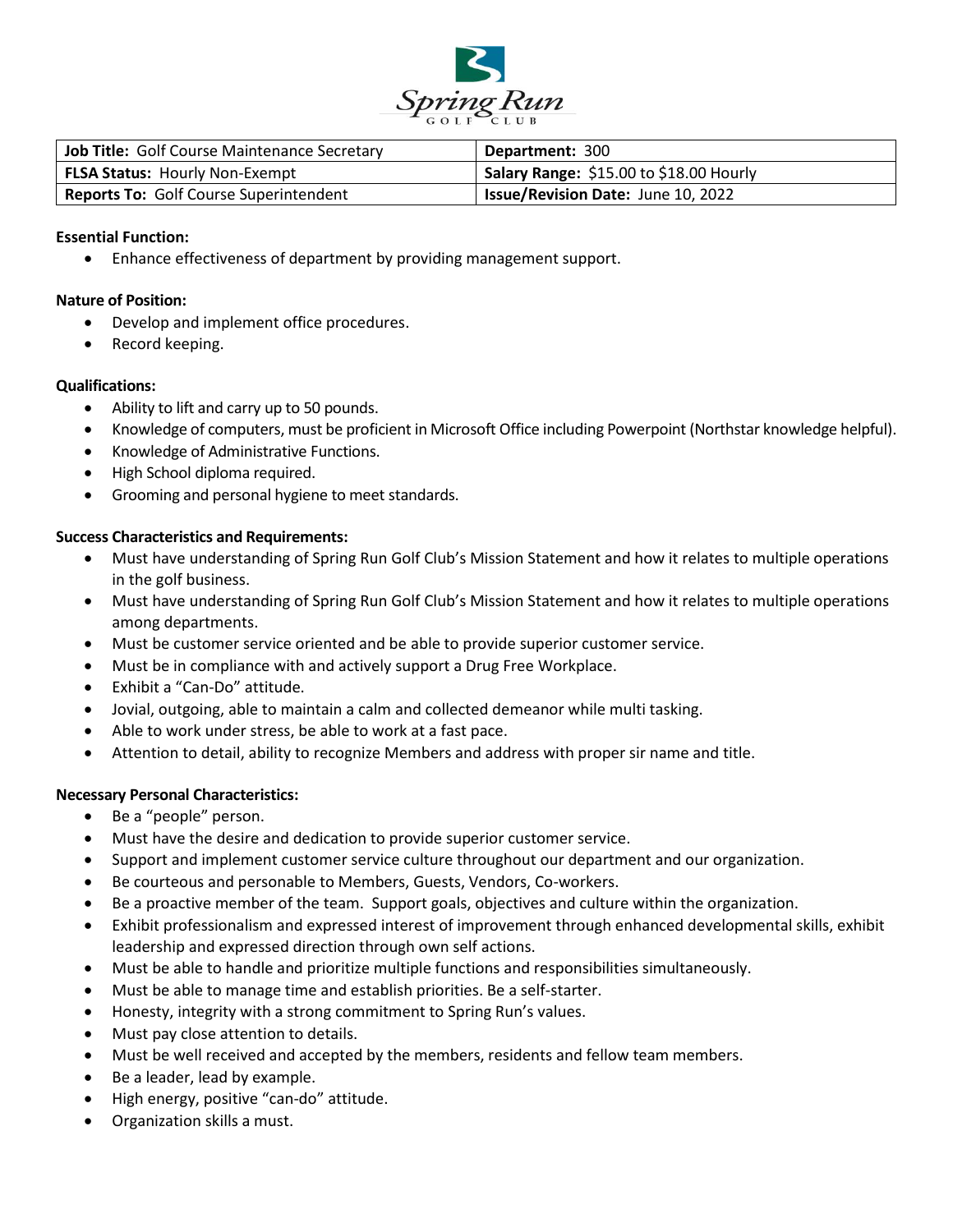#### **Principle Activities:**

- Responsible for answering phones, taking messages, and route calls as needed.
- Compose emails, memos and letters when requested by Superintendent.
- Compile, proofread and revise drafts of documents and reports.
- Perform administrative tasks, including filing and photocopying.
- Responsible for sorting and distribution of incoming mail.
- Responsible for collecting and posting outgoing mail.
- Responsible for office supplies and order them as needed.
- Assist new hires and HR with completion of hiring procedures.
- Issue and send completed Personal Protective Equipment Agreements to HR.
- Submit Employees payroll after Superintendent's approval.
- Track Employee's vacation time off.
- Oversee the tracking of labor hours and invoices.
- Document expenses.
- Verify product received to invoice or purchase order.
- Assist supervisors and staff with projects and tasks.
- Support and facilitate the completion of regular reports.
- Help create equipment safety education packets for employees

#### **EEO Category:**

• Service Worker